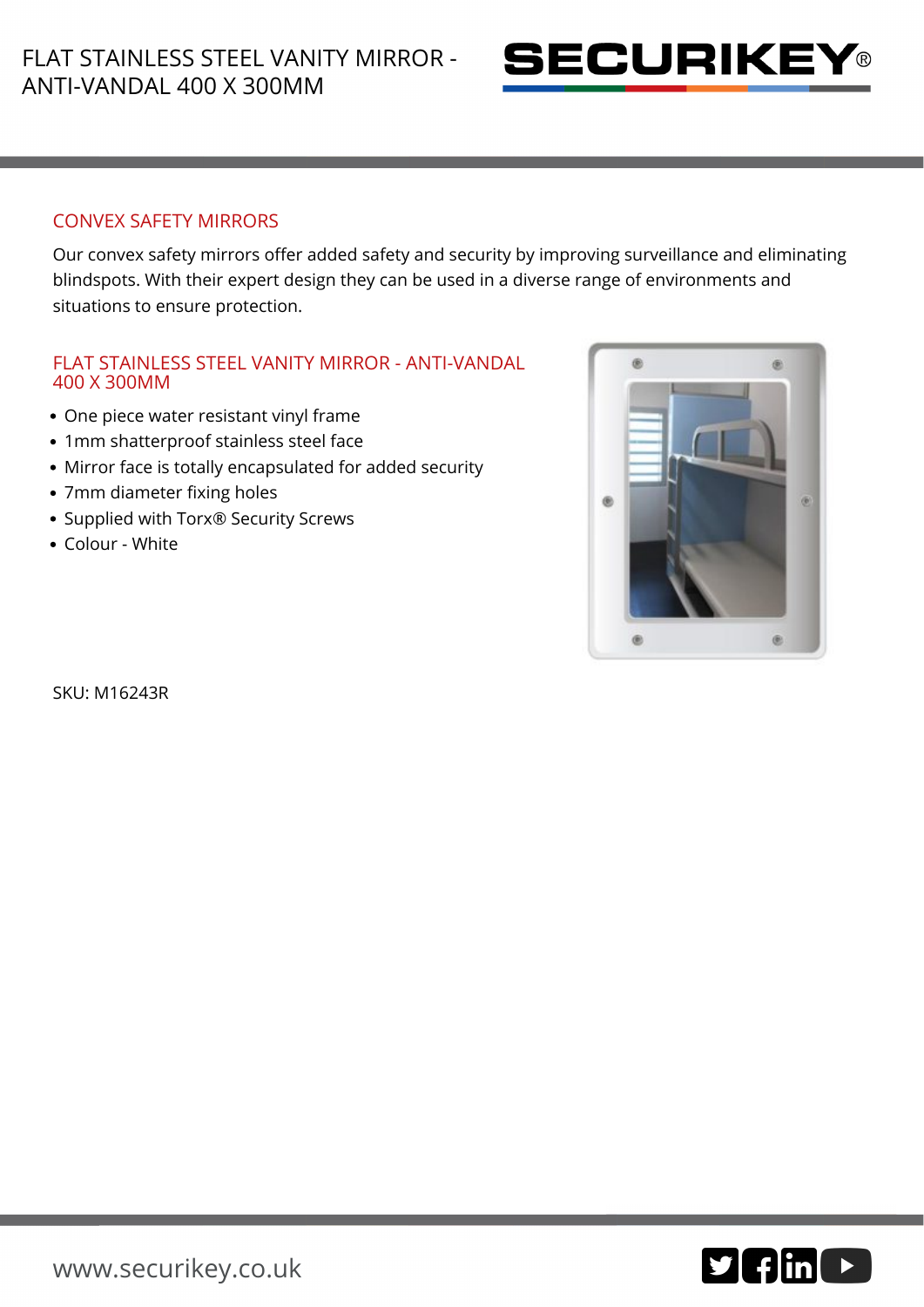

## ADDITIONAL INFORMATION

| Weight                  | 1.85 kg                       |
|-------------------------|-------------------------------|
| <b>Dimensions</b>       | 400 (H) x 300 (W) x 20 (D) mm |
| <b>Viewing Distance</b> | 2 metres                      |

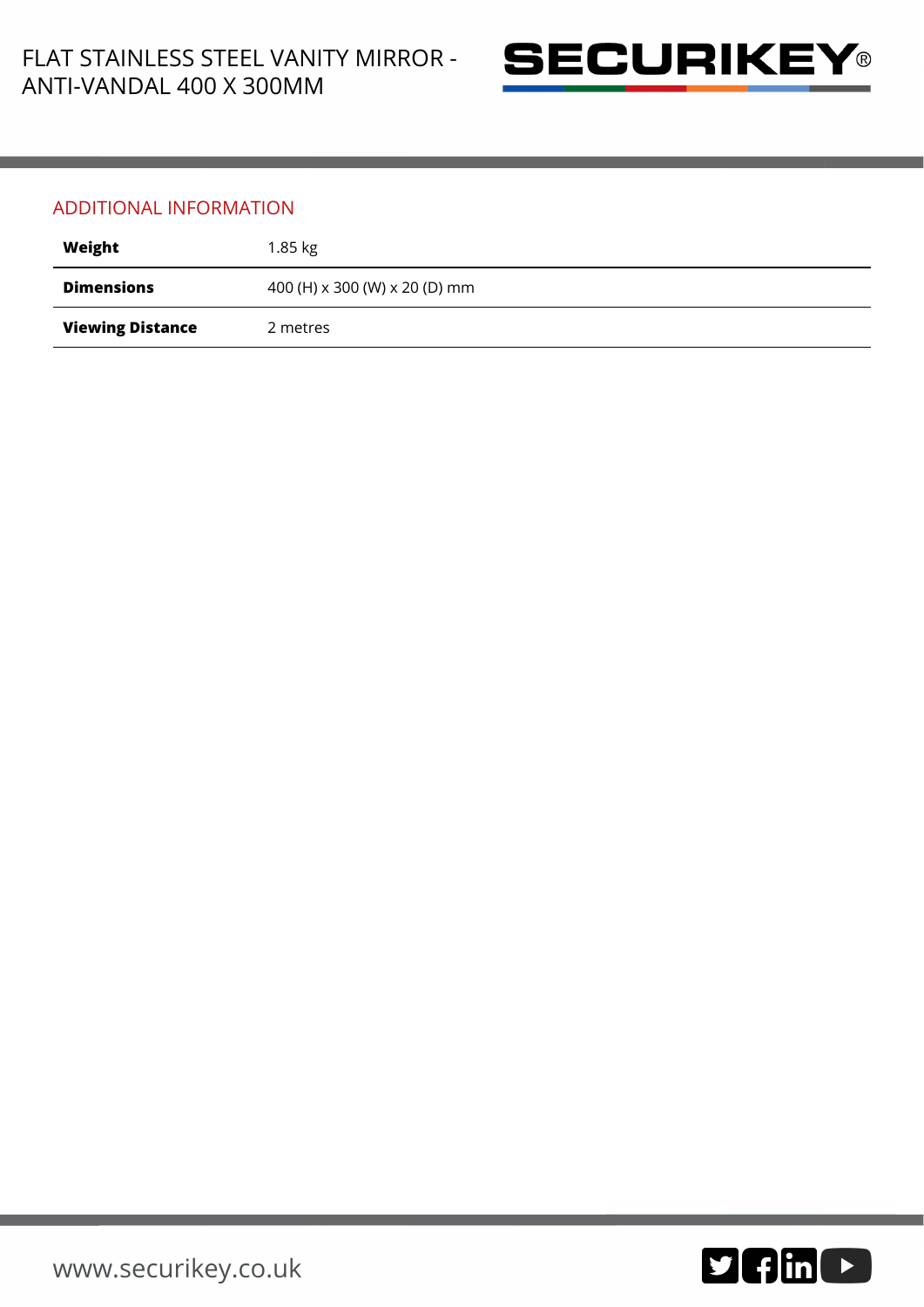

## FLAT STAINLESS STEEL VANITY MIRROR - ANTI-VANDAL 400 X 300MM IMAGES





Stainless Steel Anti-Vandal Vanity Mirror **Vanity Mirror Fixing Hole Detail** 



Vanity Mirror Fixing Screw



[www.securikey.co.uk](http://www.securikey.co.uk/)